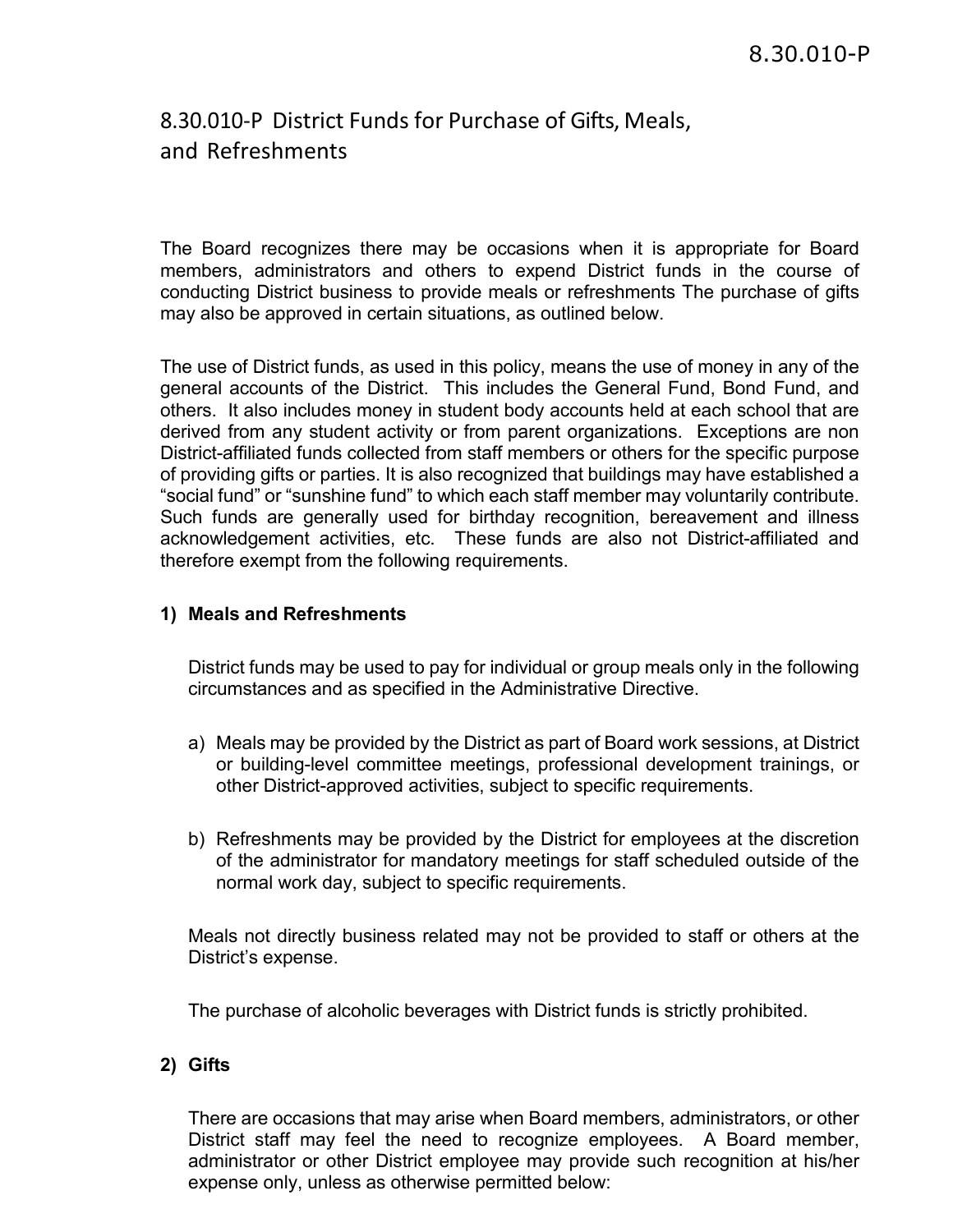- a) The Department of Human Resources may provide a small token of appreciation for a Board member's or employee's retirement or years of service and other related activities utilizing District funds, as approved in advance. For example, the Board generally proclaims special recognition for classified employees' week and teacher appreciation week, and Board members may receive plaques in their honor or framed certificates or student art for their service to the District;
- b) The Board may also provide a small token of appreciation in recognition of service to a Board member or employee.
- c) Administrators may purchase modest gift items as an incentive for students, the value of which will be outlined in the Administrative Directive.
- d) All other expenditures of District funds for gifts is permitted only with prior authorization from the Board or Superintendent.

### **3) Grant Funds**

Grant funds are subject to the same guidelines as outlined in this policy. Additional or other expenditures for food and drink may be made with grant funds when the event requiring the refreshments was included in the grant proposal and approved by the granting agency.

The Superintendent will develop procedures which will provide for the implementation of this policy.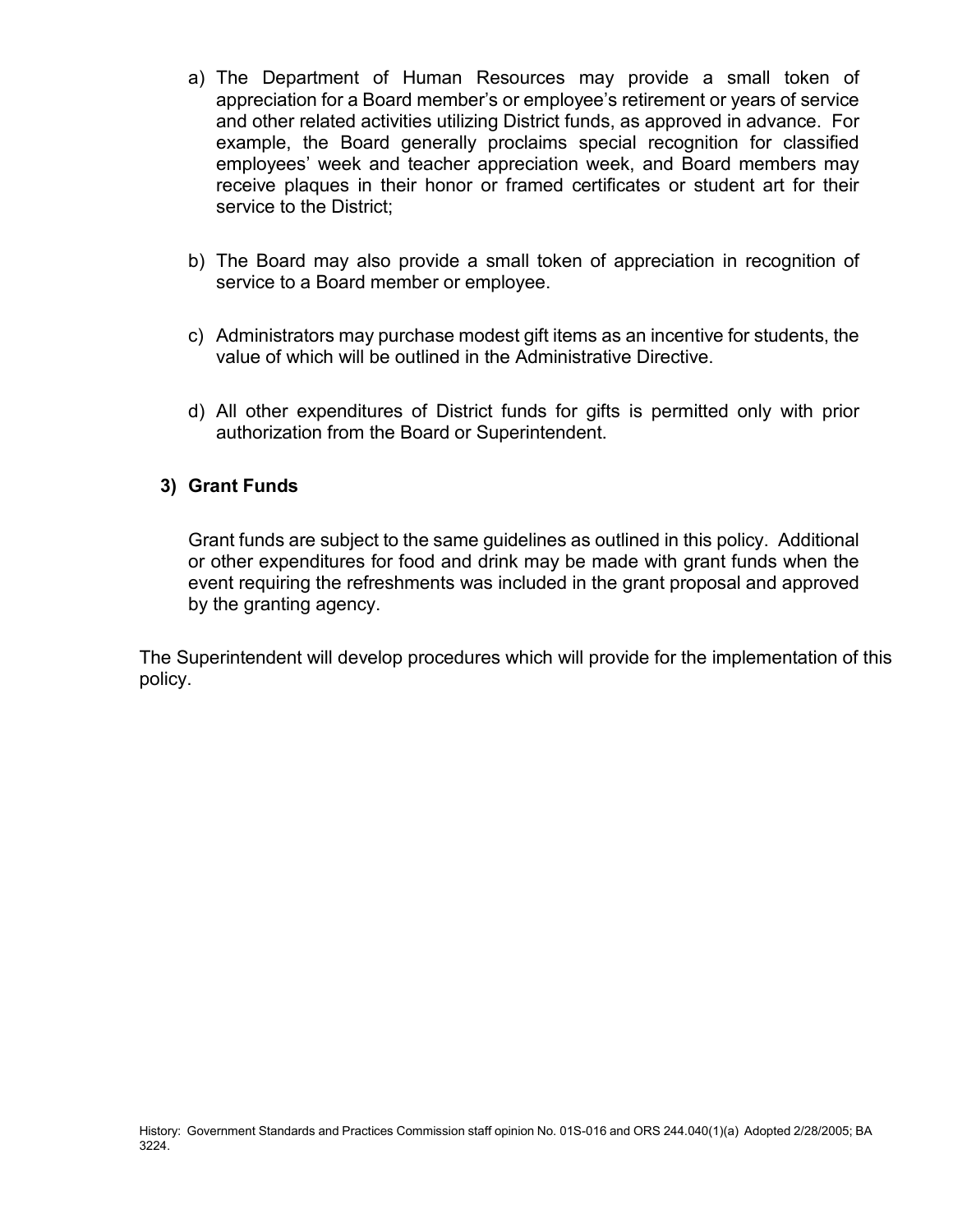# 8.30.010-P District Funds for Purchase of Gifts, Meals-Meals, and Refreshments for Meeting

The Board recognizes there may be occasions when it is appropriate for Board members, administrators and others to expend District funds in the course of conducting District business to provide meals or refreshments (i.e., bakery goods, snacks, fruit, punch, coffee, tea, soft drinks, etc.). The purchase of gifts may also be approved in certain situations. Such occasions may include, but are not limited to, community meetings and other outreach events, various District and building level meetings, contributions or outstanding service to the District and other District and school-sponsored activities.  $F = 1$ 

The use of District funds, as used in this policy, means the use of money in any of the general accounts of the District. This includes the General Fund, Bond Fund, and others. It also includes money in in-student body accounts held at each school that are derived from any student activity or from parent organizations. Exceptions are funds collected from staff members or others for the specific purpose of providing gifts or parties. It is also recognized that buildings may have established a "social fund" or "sunshine fund" to which each staff member may voluntarily contribute. Such funds are generally used for birthday recognition, bereavement and illness acknowledgement activities, etc. These funds are also exempt from the following requirements.  $F = 21$ 

### **1) Meals and Refreshments**

District funds may be used to pay for individual or group meals only if official District business is being conducted during the time in which the meal is provided and only if the meal provides a particularly practical time or setting for the discussion, consistent with the following:

- a) Meals may be provided by the District as part of Board work sessions, at District or building-level committee meetings, professional development trainings, or other District-approved activities, subject to specific requirements.
- b) Refreshments may be provided by the District for employees at the discretion of the administrator for mandatory meetings for staff scheduled outside of the normal work day, subject to specific requirements.

Meals not directly business related may not be provided to staff or others at the District's expense.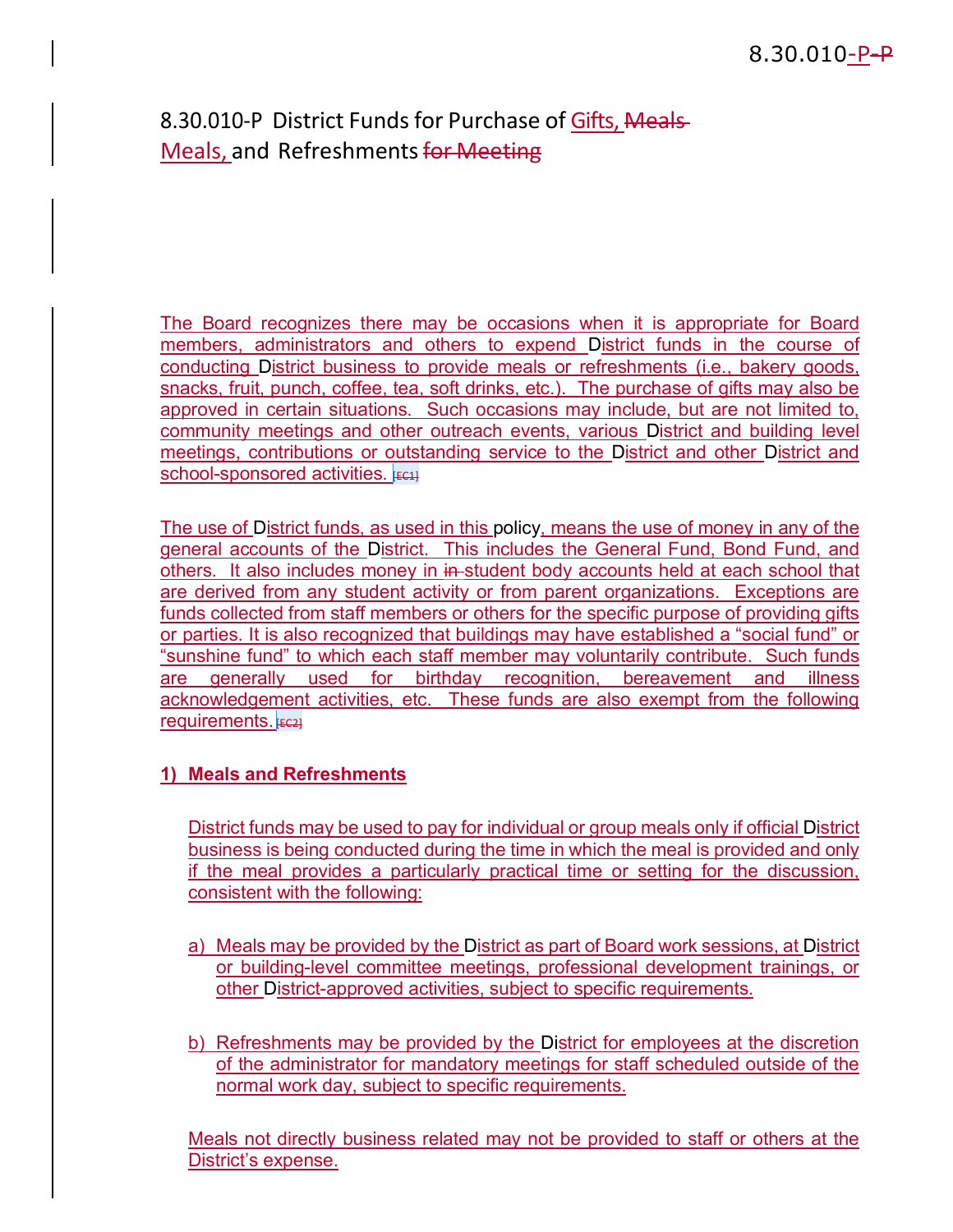## **2) Gifts**

There are numerous occasions that may arise when Board members, administrators, or other District staff may feel the need to recognize employees. A Board member, administrator or other District employee may provide such recognition at his/her expense only, unless as otherwise permitted below:

The Department of Human Resources may provide a small token of appreciation for a Board member's or employee's retirement or years of service and other related activities utilizing District funds-, as approved in advancebudgeted for this exclusive use. For example, the Board generally proclaims special recognition for classified employees' week and teacher appreciation week, and Board members may receive plaques in their honor or framed certificates or student art for their service to the District;

a)

- b) The Board may also provide a small token of appreciation in recognition of service to a Board member or employee.
- c) Administrators may purchase modest gift items as an incentive for students, the value of which will be outlined in the Administrative Directive.

modest giving

d) All other expenditures of District funds for gifts is permitted only with prior authorization from the Board or Superintendent.

## **3) Grant Funds**

Grant funds are subject to the same guidelines as outlined in this policy. Additional or other expenditures for food and drink may be made with grant funds when the event requiring the refreshments was included in the grant proposal and approved by the granting agency.

The Superintendent will develop procedures which will provide for the implementation of this policy.

In order to comply with statutory requirements, the board directs the following:

- 1. Meals are defined as food provided at a customary time or occasion for eating (i.e. breakfast, lunch, dinner). Meals are generally more extensive than snacks.
- 2. Refreshments such as a beverage and/or pastry are considered snack items provided at times not generally a customary mealtime.
- 3. District funds may be used for expenditures for meals for District employees if an Administrator schedules a working lunch, training session, workshop